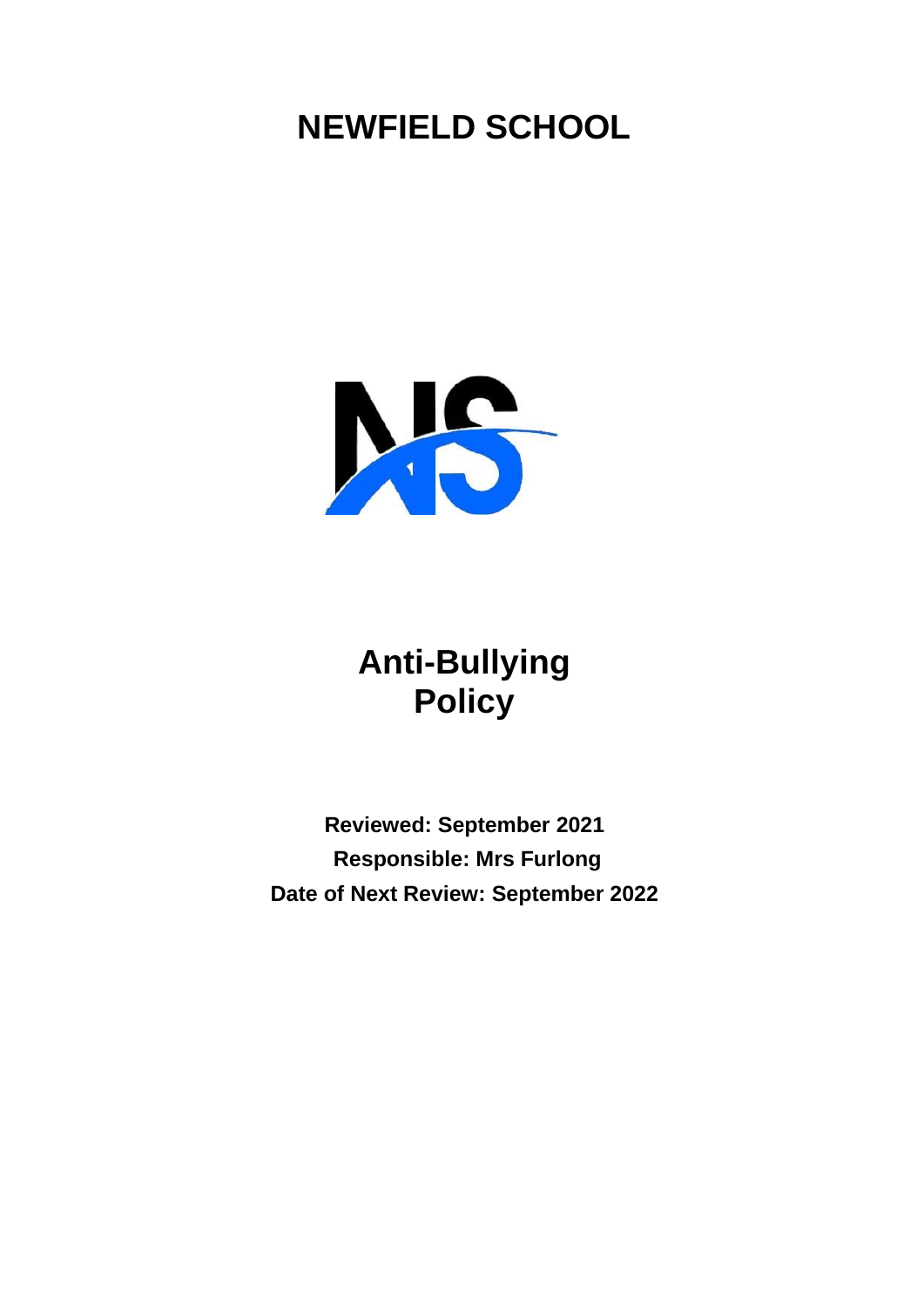## **ANTI-BULLYING POLICY**

## **Objectives of this Policy**

- 1. All governors, teaching and non-teaching staff, pupils and parents should have an understanding of what bullying is.
- 2. All governors and teaching and non-teaching staff should know what the school policy is on bullying, and follow it when bullying is reported.
- 3. All pupils and parents should know what the school policy is on bullying, and what they should do if bullying arises.
- 4. As a school we take bullying seriously. Pupils and parents should be assured that they will be supported when bullying is reported.
- 5. Bullying will not be tolerated.

## **Statement of Intent**

We are committed to providing a caring, friendly and safe environment for all of our pupils and staff so they can learn / work in a relaxed and secure atmosphere. Bullying of any kind is unacceptable at our school. If bullying does occur, everyone should be able to tell and know that incidents will be dealt with promptly and effectively. We are a *TELLING* school. This means that *anyone* who knows that bullying is happening is expected to tell the staff or to disclose through the bullying box.

### **HOW DO WE PRE-EMPT BULLYING AT NEWFIELD SCHOOL?**

The Anti-Bullying Policy reflects the principles laid down in the school's core policy documentation:

- The Mission Statement
- The Behaviour Policy
- The PSHE Policy
- The Child Protection Policy
- E-Safety policy
- Home-School Agreements
- Equality and diversity policy

Staff invest a great deal of time in nurturing a positive school climate, in which children can grow and learn, and be helped to understand and talk about their own as well as others' emotions and needs, without fear of failure or ridicule.

Whilst maintaining very high expectations of children's behaviour, staff at the school builds in a great deal of structure and support, throughout the school day, in order to facilitate success and pre-empt difficulties arising. The Behaviour Policy details the routines and procedures which all staff follow, both in class time, but also in lunch, dinner and playtimes, to actively supervise children, and to follow-up on problems as and when they arise. Nevertheless, instances of bullying can, and do arise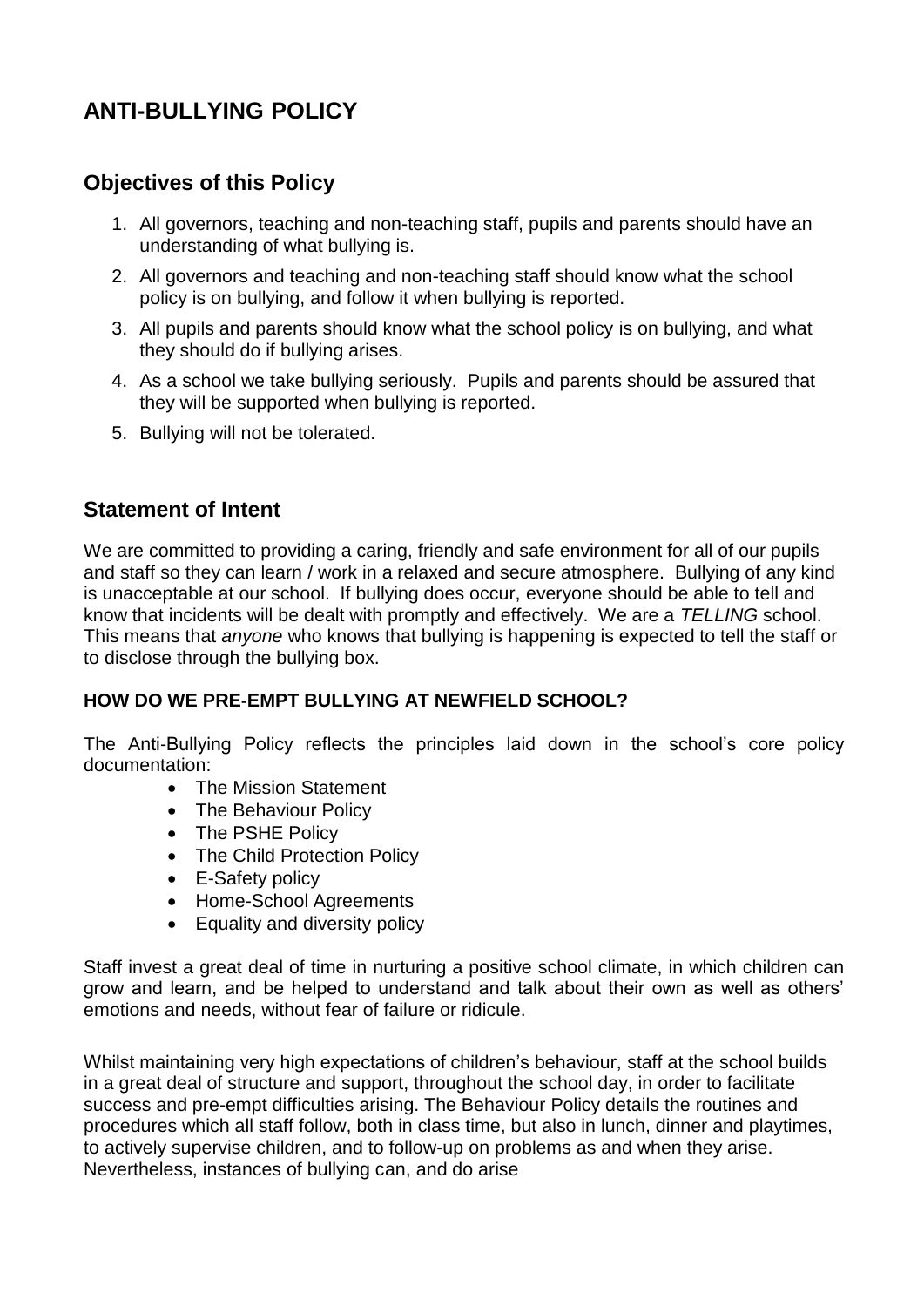## **What Is Bullying?**

Bullying is the use of hurtful behaviour including aggression with the intention of hurting another person. Bullying results in pain and distress to the victim, may be repeated over time and the victim may be unable to defend themselves against

#### **Bullying can be:**

- Emotional being unfriendly, excluding, tormenting (e.g. hiding books, threatening gestures)
- Physical pushing, kicking, hitting, punching or any use of violence. Interfering with possessions, 'borrowing'
- Racist racial taunts, graffiti, gestures
- Sexual unwanted physical contact or sexually abusive comments . Homophobic because of, or focussing on the issue of sexuality
- Verbal name-calling, sarcasm, spreading rumours, teasing, skitting, intentionally embarrassing others 3
- Technological /Cyberbullying covers all areas of internet, email & social networking sites e.g. Facebook and chat room misuse. Mobile telephone misuse, threats by text messaging & prank calls, taking photos, happy slapping etc.
- Misuse of any other associated technology, i.e. camera, video and voice recording facilities. Remember that bullying can occur not only between students but also between staff. It can be staff to student or by student to staff. It also includes individuals who bully students or staff as they arrive to and leave college.

### **It is not bullying when people:**

- Hurt others by accident
- Won't let others have their own way
- Ask others to take their turn
- Want others to play by the rules
- Call people a name they are happy with

## **Why is it Important to Respond to Bullying?**

Bullying hurts. No one deserves to be a victim of bullying. Everybody has the right to be treated with respect. Pupils who are bullying need to learn different ways of behaving.

We as a school have a responsibility to respond promptly and effectively to issues of bullying.

When a member of staff receives information, either directly or indirectly, that a child may have been the victim of a bullying incident, this report will be taken seriously and investigated.

Our school will offer a protective, sympathetic and supportive response to children who are the victims of bullying. The exact nature of the response will be determined by the particular child's individual needs and may include:-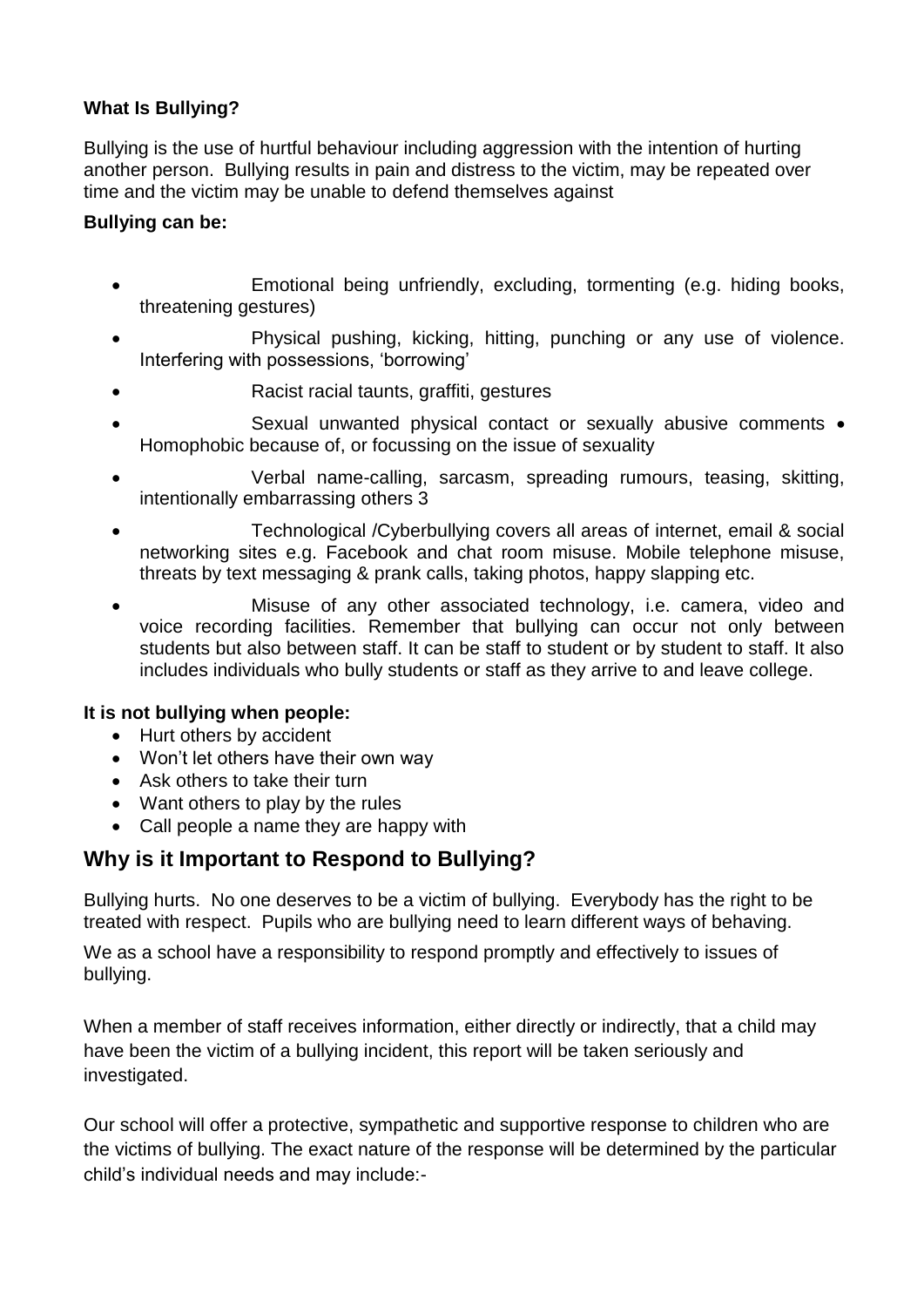- $\bullet$   $\Box$  Immediate action to stop the incident and secure the child's safety
- $\bullet$   $\Box$  Positive reinforcement that reporting the incident was the correct thing to do
- $\bullet$   $\Box$  Reassurance that the victim is not responsible for the behaviour of the bully
- $\bullet$   $\Box$  Strategies to prevent further incidents
- $\bullet$   $\square$  Sympathy and empathy
- $\bullet$   $\Box$  Befriending
- $\bullet$   $\square$  Extra supervision/monitoring
- $\bullet$   $\Box$  Creation of a support group
- $\bullet$   $\square$  Peer mediation/peer mentoring
- $\bullet$   $\Box$  Informing/involving parents
- $\Box$  Restorative work between the perpetrator and the victim (provided this does not increase

## **Signs and Symptoms**

A child may indicate by signs or behaviour that he or she is being bullied. Adults should be aware of these possible signs and that they should investigate if a child:

- 6. is frightened of walking to or from school
- 7. doesn't want to go on the school / public bus
- 8. begs to be driven to school
- 9. changes their usual routine
- 10.is unwilling to go to school (school phobic)
- 11.begins to truant
- 12.becomes withdrawn anxious, or lacking in confidence
- 13.starts stammering
- 14.attempts or threatens suicide or runs away
- 15.cries themselves to sleep at night or has nightmares
- 16.feels ill in the morning
- 17.begins to do poorly in school work
- 18.comes home with clothes torn or books damaged
- 19.has possessions which are damaged or " go missing"
- 20.asks for money or starts stealing money (to pay bully)
- 21.has dinner or other monies continually "lost"
- 22.has unexplained cuts or bruises
- 23.comes home starving (money / lunch has been stolen)
- 24.becomes aggressive, disruptive or unreasonable
- 25.is bullying other children or siblings
- 26.stops eating
- 27.is frightened to say what's wrong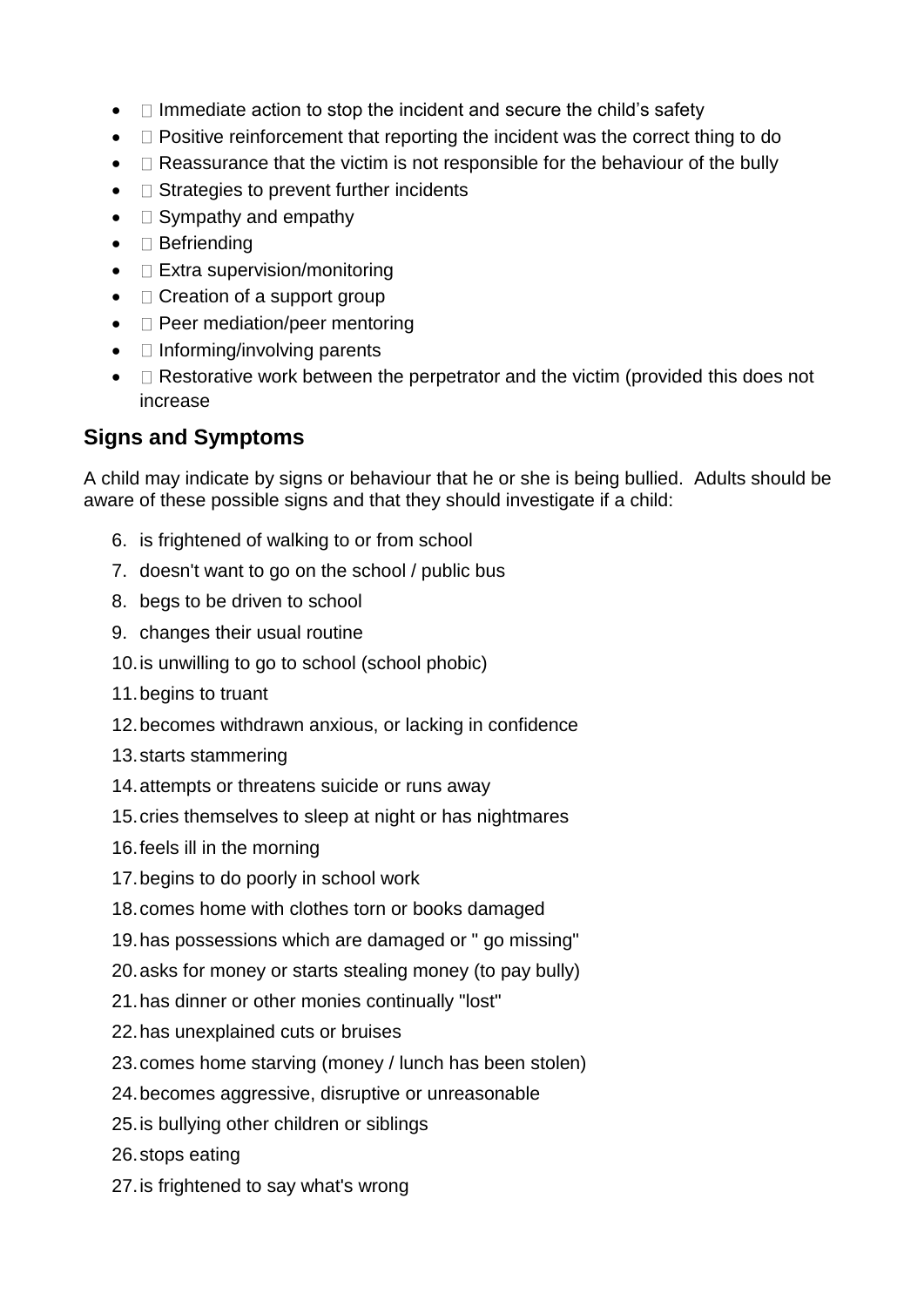- 28.gives improbable excuses for any of the above
- 29.is afraid to use the internet or mobile phone
- 30.is nervous & jumpy when a cyber message is received

These signs and behaviours could indicate other problems, but bullying should be considered a possibility and should be investigated

#### **PROCEDURES**

- 1. Report bullying incidents to staff
- 2. The incidents will be recorded on SIMS by all staff.
- 3. In serious cases parents will be informed and will be asked to come in to a meeting to discuss the problem
- 4. If necessary and appropriate, police will be consulted
- 5. The bullying behaviour or threats of bullying must be investigated and the bullying stopped quickly
- 6. An attempt will be made to help the bully (bullies) change their behaviour
- 7. Restorative Justice is used when applicable
- 8. Pupils can report bullying to any member of staff. If parents/carers have any concerns that they know bullying is taken place. They can call in or phone the school and report it to any member of staff.

## **Outcomes.**

- 1. **STOP** the bullying
- 2. RE-EDUCATE The bully (bullies) may be asked to genuinely apologise. Other support, consequences or intervention may take place, including involvement of outside agencies
- 3. In serious cases, fixed term exclusion or even permanent exclusion will be considered
- 4. RECONCILE If possible, the pupils will be reconciled
- 5. After the incident / incidents have been investigated and dealt with, each case will be monitored to ensure repeated bullying does not take place.

## **Prevention**

We will use KIDSCAPE and Bullybusters methods for helping children to prevent bullying. As and when appropriate, these may include:

- writing a set of school rules
- signing a behaviour contract
- writing stories or poems or drawing pictures about bullying
- watching DVDs about bullying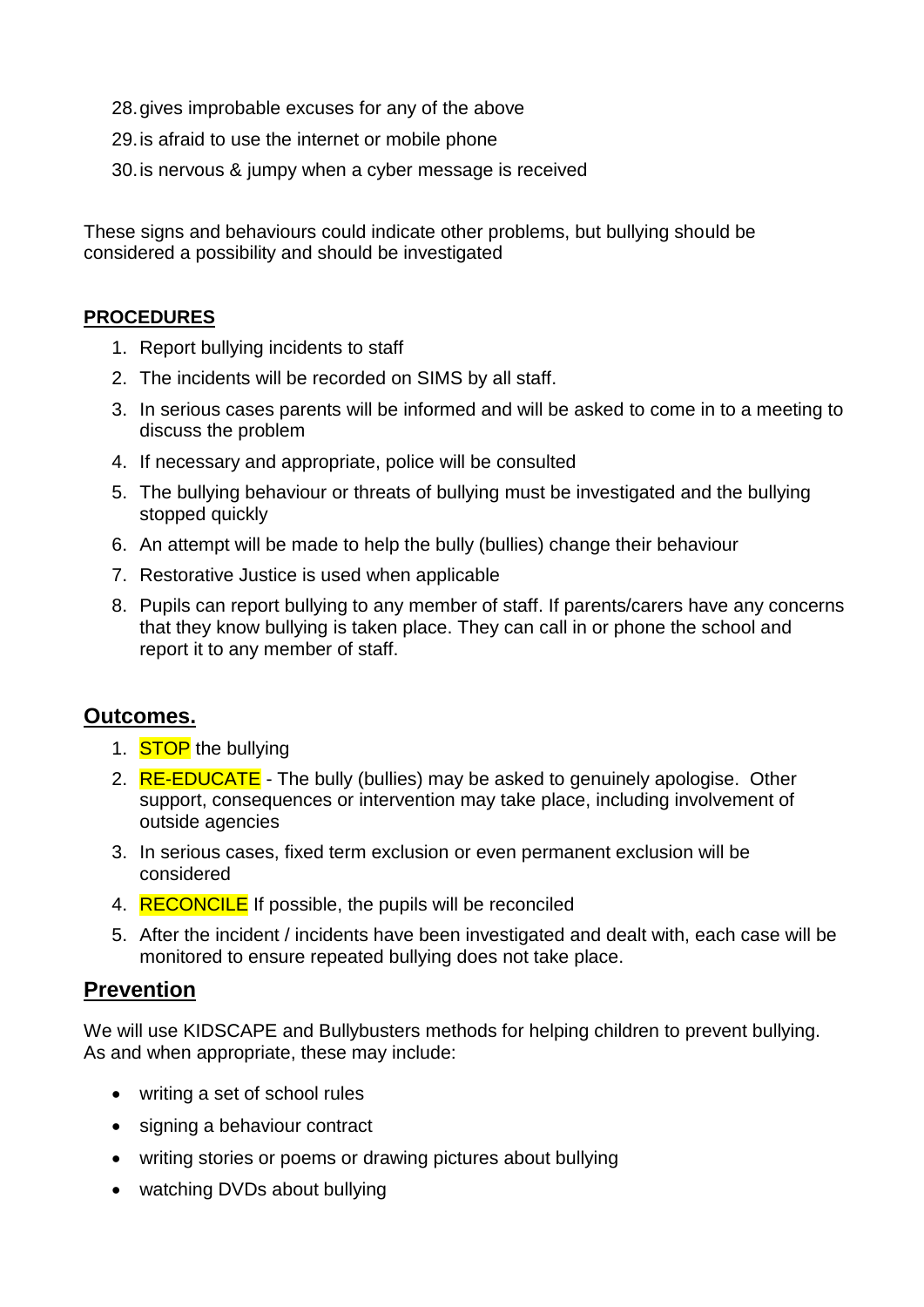- making up role-plays (or using KIDSCAPE role-plays)
- having discussions about bullying and why it matters
- use PHSE to discuss bullying

#### **Further sources of information:**

Although bullying is not in itself a criminal offence in the UK, it is important to bear in mind that some types of harassing or threatening behaviour - or communications - could be a criminal offence for example under the Protection from Harassment Act 1997, the Malicious Communications Act 1988, the Communications Act 2003 and the Public Order Act 1986. Section 89 Education and Inspections Act 2006.

- The Equality Act 2010.
- The Anti-bullying Alliance (ABA): Founded in 2002 by NSPCC and the National Children's Bureau, the Anti-Bullying Alliance brings together over 100 organisations into one network to develop and share good practice across the whole range of bullying issues. www.antibullyingalliance.org 020 784 31901.
- Kidscape: Charity established to prevent bullying and promote child protection providing advice for young people, professionals and parents about different types of bullying and how to tackle it. They offer specialist training and support for college staff and assertiveness training for young people. www.Kidscape.org.uk 020 730 3300
- Childline: 0800 1111 www.childline.org.uk Bully Busters: 0800 169 6928 www.bullybusters.org.uk NSPCC: 0808 800 5000 www.nspcc.org.uk Cyber Bullying / On-Line Bullying:
- ChildNet International: Specialist resources for young people to raise awareness of online safety and how to protect themselves.
- Think U Know: resources provided by Child Exploitation and Online Protection (CEOP) for children and young people, parents, carers and teachers.
- Digizen: provides online safety information for educators, parents, carers and young people. Advice on Child Internet Safety 1.0:
- The UK Council for Child Internet Safety (UKCCIS) has produced universal guidelines for providers on keeping children safe online.
- Under the Malicious Communication Act 1988, it is an offence for a person to send electronic communication to another person with the intent to cause distress or anxiety or to send an 6 electronic communication which conveys a message which is indecent or grossly offensive, a threat, or information which is false and known or believed to be false by the sender.

### **LGBT:**